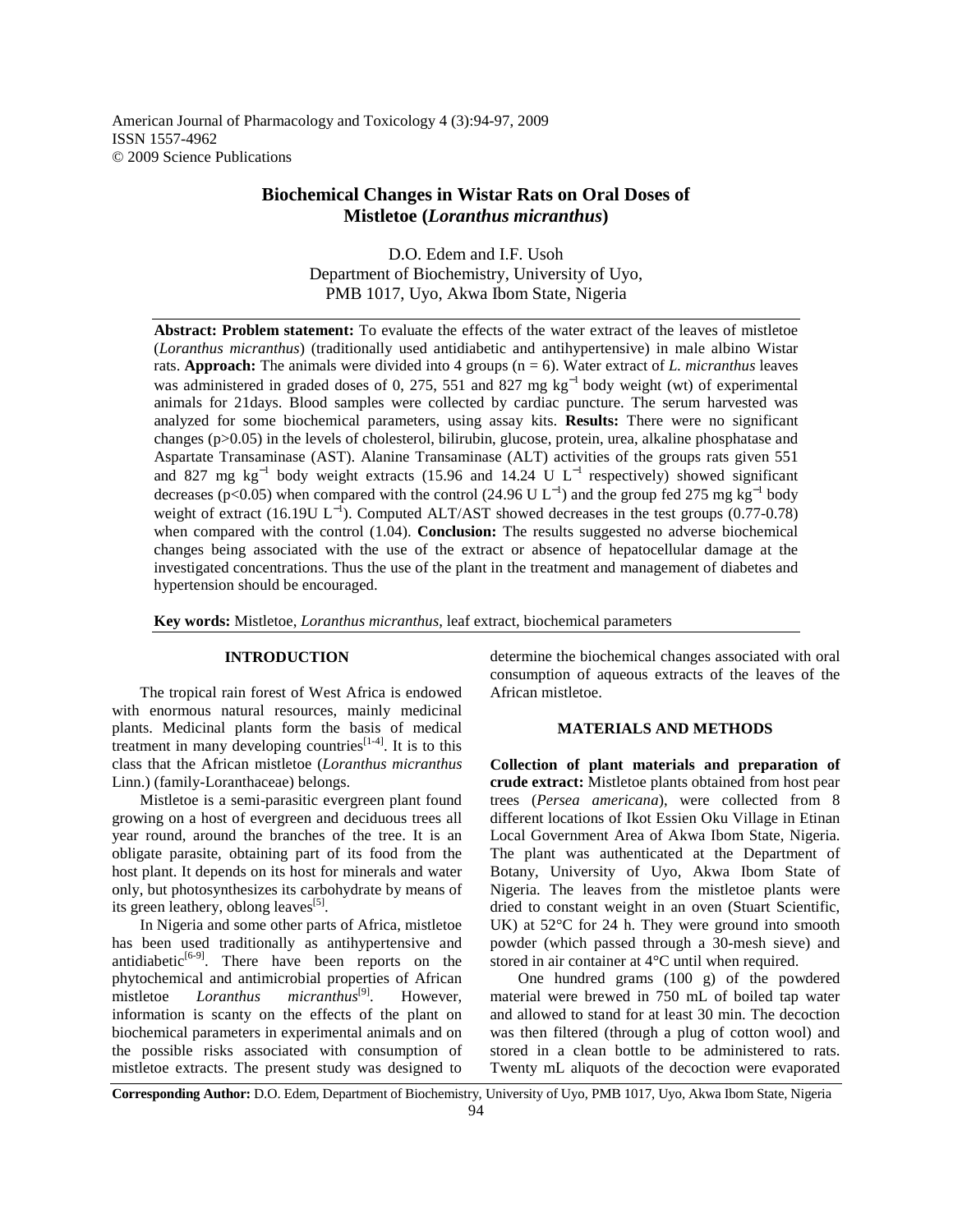to dryness using an electric heater. The residue left was then used to determine the concentrations of the mistletoe extract administered to different groups of the experimental animals.

**Experimental animals and treatment:** Twenty four male Wistar rats, weighing between 158.3 and 168.9 g were obtained from the animal house of the Department of Biochemistry, University of Calabar, Nigeria. The animals were divided into 4 groups of 6 rats each. All rats housed in well-ventilated cages (room temperature 24±1°C) were fed normal rat chow (Bendel Feed and Flour Mill Ltd., Benin City, Nigeria, without any restriction to food and drinking water during the experimental period. Rats in group 1 were the control that received distilled water. Animals in the test groups (II, III and IV) were orally fed once daily with 0.5, 1.0 and 1.5 mL of the extract respectively (prepared on each day of the experiment) corresponding to 275, 551 and 827 mg kg<sup>-1</sup> body weights respectively. Administration of the extract was carried out daily for 21 days.

**Preparation of serum:** 24 h after the last administration of extract, the animals were anaesthetized under chloroform vapor and dissected. Blood for serum preparation was collected by cardiac puncture, using sterile syringes into sterile plain tubes without anticoagulant. Then serum was harvested for the clot by centrifugation at 3000 g for 5 min using a bench top centrifuge (MSE Minor, England) into sterile plain tubes. The serum was stored in the refrigerator for the analysis of biochemical parameters. All analyses on serum were completed within 24 h of sample collection.

**Biochemical assays:** Serum Alkaline Phosphate (ALP) Aspartate Transaminase (AST) and Alanine Transaminase (ALT) activities were determined using assay kits (Quimica Clinica Applicada [QCA], Amposta, Spain; Sigma Chemical, St. Louis, MO). Total cholesterol was assayed by enzymatic analysis<sup>[11]</sup> using a commercial kit from Randox Laboratories Ltd (Crumlin, North Ireland). Bilirubin and total protein were estimated using assay kits (Sigma Diagnostics, St Louis, MO). Urea was estimated by the diacetyl method of Wybenga *et al*. [12]. Glucose was assayed by the glucose oxidase-peroxidase method using a kit (Sigma Diagnostics, India; Sigma kit #315). The absorbances of all the tests were determined using a spectrophotometer (HAICH, DR 3000, Germany).

**Statistical analysis:** Results were expressed as means  $\pm$  SD. The data were analyzed by exploring the Student's t-test and p<0.05 was regarded as significant.

## **RESULTS**

 The activities of the enzymes assayed as well as the concentrations of other biochemical parameters are shown in Table 1. The results indicated dose-related decreases in serum activities of ALT and AST in the test groups  $(14.26-16.19 \text{ and } 18.61-21.53 \text{ U } L^{-1}$ respectively) when compared with those of the control  $(24.96 \text{ and } 23.96 \text{ U L}^{-1} \text{ respectively})$ . However, the groups fed 551mg  $kg^{-1}$  body weight and 827mg  $kg^{-1}$ body weight extracts had significantly lower ALT activities (15.96 and 14.24 U  $L^{-1}$  respectively) relative to those of the control  $(p<0.05)$ . There were mild variations in the ALP activities  $(31.99-34.30 \text{ U L}^{-1})$  of the experimental rats as were the variations in the ALT/AST ratios of the experimental animals (0.77-1.04).

 Table 2 shows the serum concentrations of bilirubin, total protein, total cholesterol, glucose and urea in the experimental animals. There were mild alterations in the serum concentrations of bilirubin (12.53-14.39 µmol L<sup>-1</sup>), total protein (88.00-91.00 g L<sup>-1</sup>) and total cholesterol  $(174.26-177.16 \text{ mg } dL^{-1})$ .

Table 1: Effects of aqueous extracts of mistletoe on enzyme activities of rats\*

| Experimental<br>Group                         | ALP<br>Units $L^{-1}$ | ALT<br>Units $L^{-1}$         | <b>AST</b><br>Units $L^{-1}$ | ALT/AST         |
|-----------------------------------------------|-----------------------|-------------------------------|------------------------------|-----------------|
| $0 \text{ mg kg}^{-1}$<br>body weight         | 31.99±2.47            | $24.96\pm6.11^a$              | 23.96±3.92                   | $1.04 \pm 0.24$ |
| П<br>275 mg kg $^{-1}$<br>body weight         | $34.30 \pm 5.30$      | $16.19 \pm 7.52$ <sup>a</sup> | $21.53 + 4.36$               | $0.78 \pm 0.38$ |
| ш<br>551 mg $kg^{-1}$<br>body weight          | 32.85±2.11            | $15.96\pm2.98^{\rm b}$        | $20.86 + 2.32$               | $0.77 \pm 0.10$ |
| IV<br>$827 \text{ mg kg}^{-1}$<br>body weight | 32.58±5.50            | $14.24 \pm 0.55^{\mathrm{b}}$ | $18.61 \pm 2.00$             | $0.77 \pm 0.07$ |

\*: Values are means  $\pm$  SD (n = 6 rats per group). Values in some column with different superscripts represent means that are significantly different (p<0.05); ALP: Alkaline phosphatase; ALT: Alanine transaminase; AST: Aspartate transaminase

Table 2: Effects of aqueous extracts of mistletoe on serum chemistry of rats\*

| Experimental cholesterol<br>group                                                         | Total<br>$mg \, dL^{-1}$                                              | Total<br>bilirubin | Glucose<br>$\mu$ mol $L^{-1}$ mmol $L^{-1}$ g $L^{-1}$ | Protein                          | Urea<br>mmol $L^{-1}$ |
|-------------------------------------------------------------------------------------------|-----------------------------------------------------------------------|--------------------|--------------------------------------------------------|----------------------------------|-----------------------|
| $\overline{I}$<br>body weight<br>П                                                        | 0 mg kg <sup>-1</sup> 177.16±3.04 13.83±1.90 4.91±0.50                |                    |                                                        | $88.00 \pm 2.20$ 6.63 $\pm 0.48$ |                       |
| $275 \text{ mg kg}^{-1}$ $176.60\pm3.20$ $12.53\pm1.70$ $4.68\pm0.15$<br>body weight<br>Ш |                                                                       |                    |                                                        | $91.00\pm5.00$ 6.72 $\pm0.39$    |                       |
| body weight<br>IV                                                                         | $551 \text{ mg kg}^{-1}$ $175.92\pm3.01$ $13.28\pm2.30$ $4.44\pm0.19$ |                    |                                                        | 89.60±5.20 7.09±0.59             |                       |
| body weight<br>$\cdots$ $\cdots$ $\cdots$                                                 | $827 \text{ mg kg}^{-1}$ 174.26±3.16 14.39±2.40 4.35±0.47             |                    |                                                        | 86.90±4.30 7.21±0.84             |                       |

\*: Values are means  $\pm$  SD (n = 6 rats per group)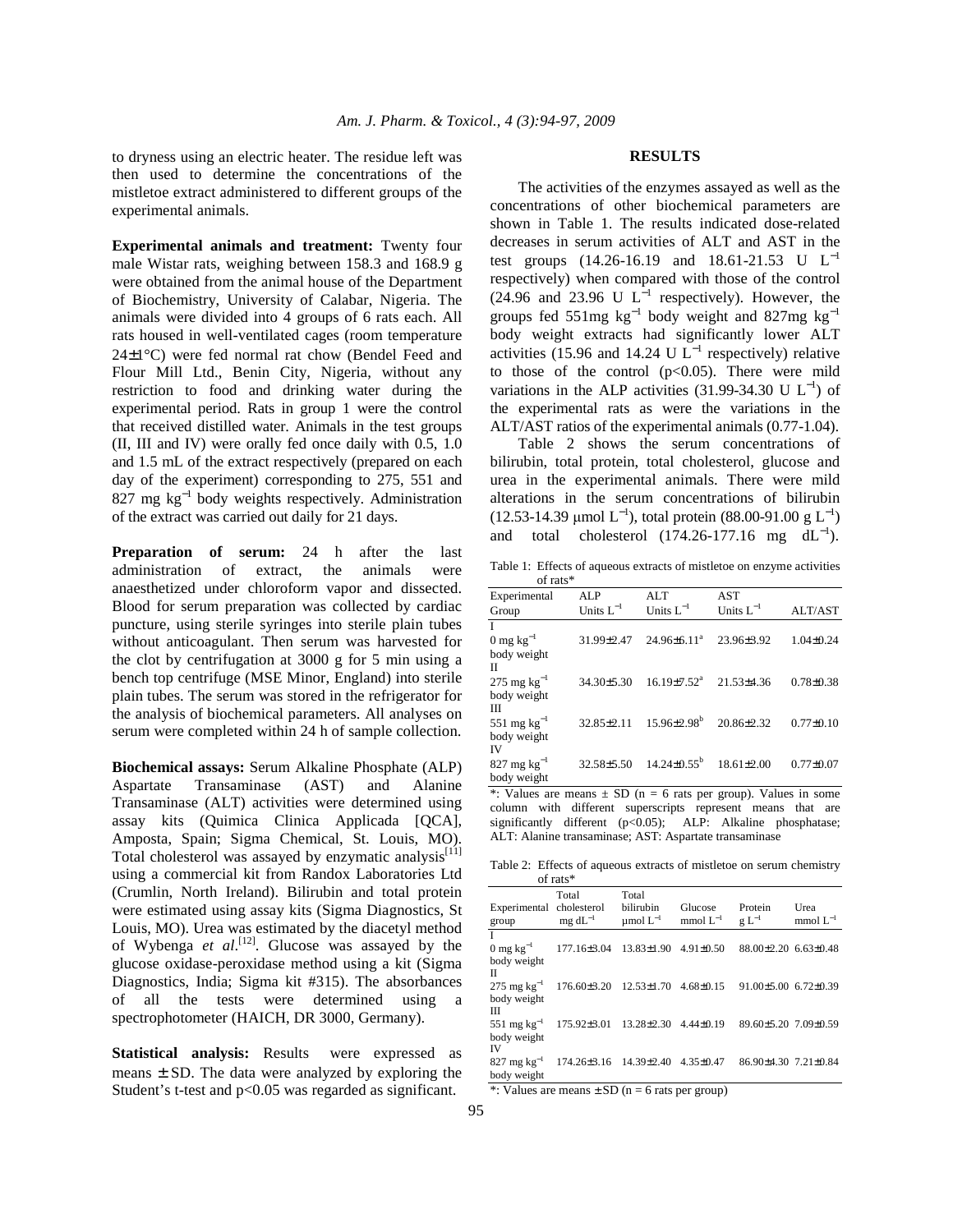There were very slight dose dependent decreases (p>0.05) in the serum glucose concentrations of the test rats (4.35-4.68 mmol  $L^{-1}$ ) when compared with those of control rats (4.91 mmol  $L^{-1}$ ). The urea concentrations of test rats (6.72-7.2 1mmol  $L^{-1}$ ) were slightly higher (p>0.05) than those of the control rats (6.63 mmol  $L^{-1}$ ).

### **DISCUSSION**

 The decreases in the serum AST activities and ALT/AST of the test groups when compared with the control are not significant (p>0.05). Serum ALT/AST has been used as an index to monitor liver pathology<sup>[14,15]</sup>. Ratios higher than unity are indicative of adverse pathological effects on the liver. From the studies, it has been shown that infusion of mistletoe leaves maintain the ALT/AST ratios at favorable levels. This might suggest a non-toxic effect or absence of hepatocellular damage at the investigated concentrations.

 Serum ALP is a sensitive detector for intrahepatic and extrahepatic bile obstruction, the presence of infiltrative diseases of the liver and all bone diseases associated with osteoblastic activity (e.g., osteomalacia and rickets among others) $[16,17]$ . From the results obtained, it is likely that the concentrations of mistletoe leaf extract used in this study did not adversely interfere with the calcification and/or metabolic activities involving the liver.

 Bilirubin is formed by the breakdown of hemoglobin in the liver, spleen and bone marrow $[17]$ . An increase in tissue or serum bilirubin concentrations results in jaundice. Jaundice occurs in toxic or infectious disease of the liver e.g., hepatitis or bile obstruction. Normal bilirubin concentration is 4-17 µmol  $L^{-1}$ . The sight variations (which are within normal limits) in bilirubin concentrations are indicative of non-adverse effects on haemoglobin metabolism. There were decreases in the serum glucose concentrations of the test rats (in a dose-dependent manner), when compared with those of control rats. Aqueous infusions of some medicinal plants have been reported to cause hypoglycemia in rats by increasing the level of insulin in the blood<sup>[15,18-21]</sup>. Reports by Osadebe *et al.*<sup>[10]</sup> indicated a significant reduction in blood glucose when crude methanolic extracts of mistletoe leaves were administered to rats. The observed differences in glucose-lowering effects could be attributed to the type of solvent used in preparing the extracts.

 The total cholesterol levels of the test animals were lower than those of the control in a dosedependent fashion. Obatomi *et al.*[8] reported significant reductions in total cholesterol when rats were dosed

with 1.32 g  $kg^{-1}$  day<sup>-1</sup> of aqueous extracts of the leaves of the African mistletoe plant, (in addition to reporting significant reductions in blood pressure of normotensive and hypertensive rats). The possible explanation for the observed effect on serum cholesterol levels may be based on the fact that herbs are generally rich in vitamins. Vitamins such as vitamins C and E are good antioxidants capable of preventing lipid peroxidation in both plasma and tissues<sup>[22]</sup>. This may explain why there were no adverse alterations in cholesterol levels of treated animals relative to the control.

# **CONCLUSION**

 From the foregoing, aqueous extracts of mistletoe leaves did not induce adverse alterations in biochemical parameters such as total cholesterol, protein, urea, total bilirubin, glucose, alkaline phosphatase and aspartate transaminase. Aqueous extract of mistletoe leaves may be a good candidate for alternative and /or complimentary medicine in the management of diabetes and hypertension. It may be useful in reducing the risk factor associated with arteriosclerosis, coronary artery and heart diseases. Thus use of infusions of the leaves in the management of hypertension and diabetes should be encouraged.

#### **REFERENCES**

- 1. Dominguez, E., J.R. Canal, D.M. Torres, J.E. Campilo and C. Perez, 1996. Hypolipidemic activity of *Ficus carica* leaf extract in streptozocin diabetic rats. Phytother. Res., 10: 526-528. DOI: 10.1002/(SIC)1099-573(199609)10:6<526::AID-PTR886>3.0.CO; 2-R
- 2. Udoh, F.V. and J.O. Akpan, 1996. Effects of extract of leaf and seed of *Piper guineense* on smooth muscle activity in rat, guinea pig and rabbit. Phytother. Res., 10: 596-599. DOI: 10.1002/(SIC)1099-573(199611)10:7<596::AID-PTR915>3.0.CO; 2-T
- 3. Udoh, F.V. and T.Y. Lot, 1998. Effects of leaf and root extracts of *Nuclea latifolia* on cardiovascular system. Fitoterapia, 69: 141-146. http://cat.inist.fr/?aModele=afficheN&cpsidt=2237 607
- 4. Udosen, E.O. and S.A. Ojong, 1998. Hepatoxic activity of *Sacoglottis gabonensis* in rats. Pharmaceut. Biol., 36: 368-371. DOI: 10.1076/phbi.36.5.368.4648